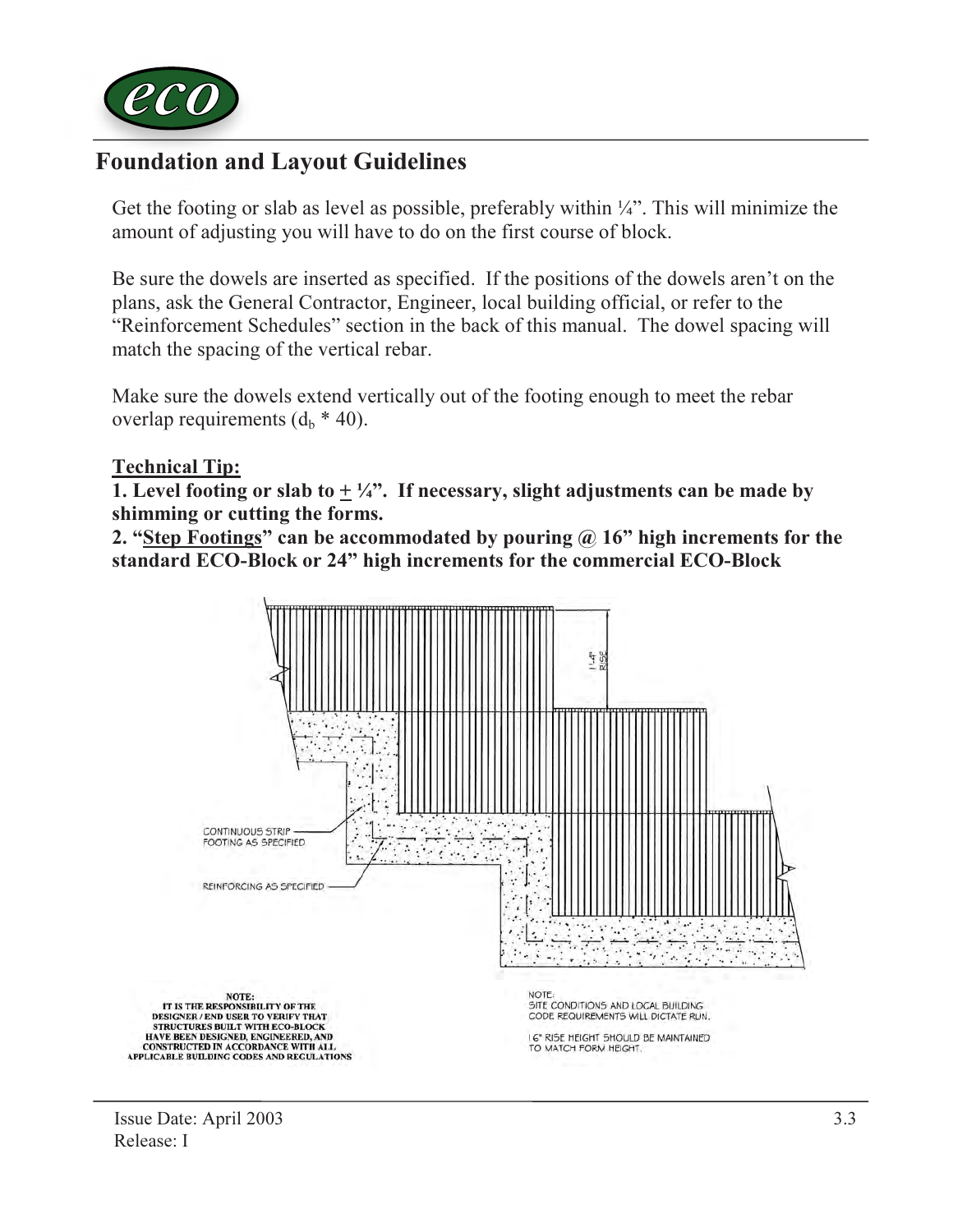



Foundation/Footing with dowel locations and 2 ½" track installed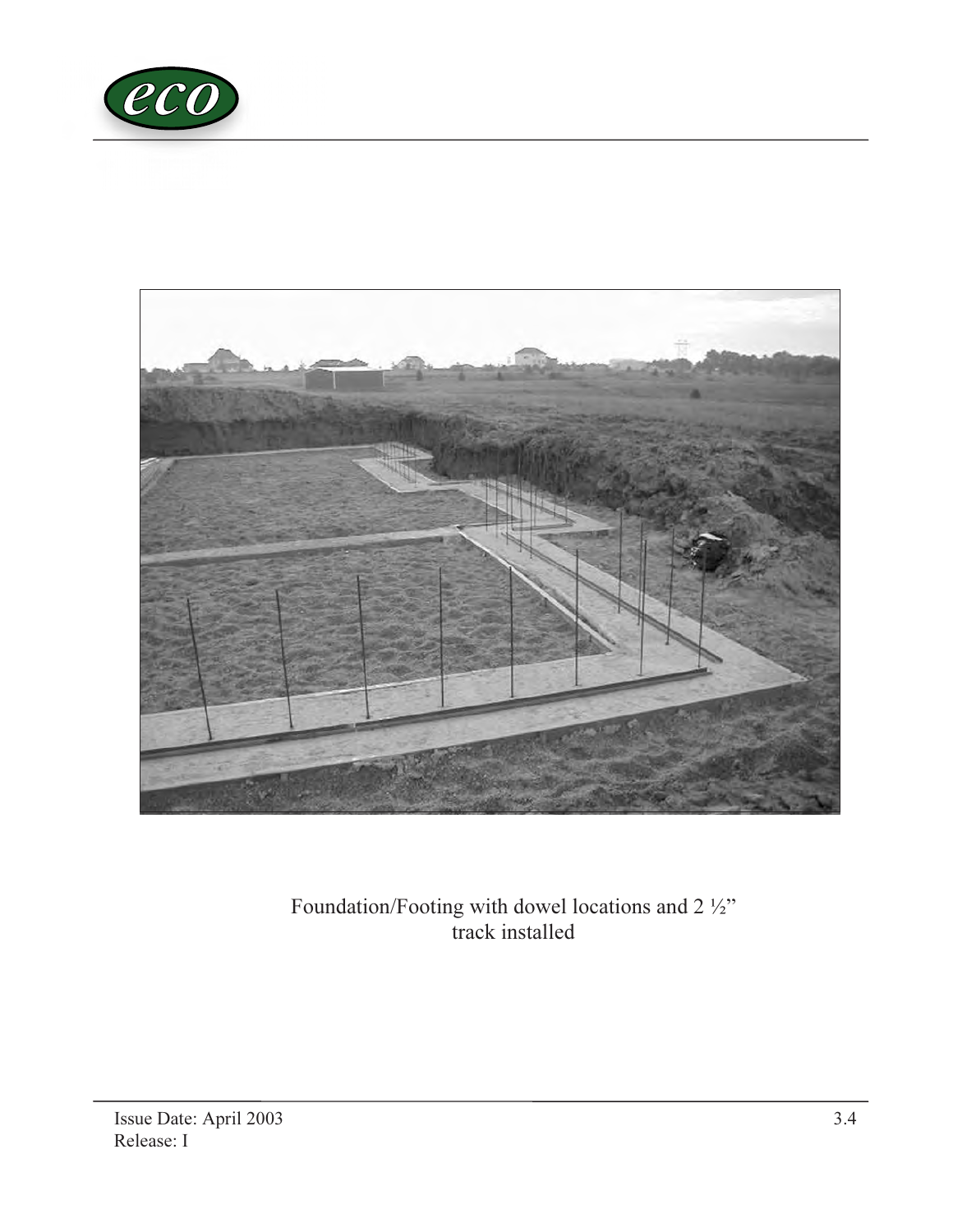

Whether you are working off of a footing or a slab, following a few simple layout guidelines will help maintain straight walls. Some options are:

- Snap chalk lines to mark where the outside and inside of the ECO-Block forms will go
- Attach a 2 ½" channel to the slab using a powder actuated nailer and place the corresponding side of the ECO-Block forms into the channel. The channel can also be installed while the concrete is wet to allow fasteners to be pushed into the wet concrete.



## Technical Tip:

- Although not required, some builders like to use a PVC or metal collar to capture the vertical rebar, when inserted from above.
- Mark the location of your window and door openings on the footing. This will serve as a reminder of where to cut your forms as you build.